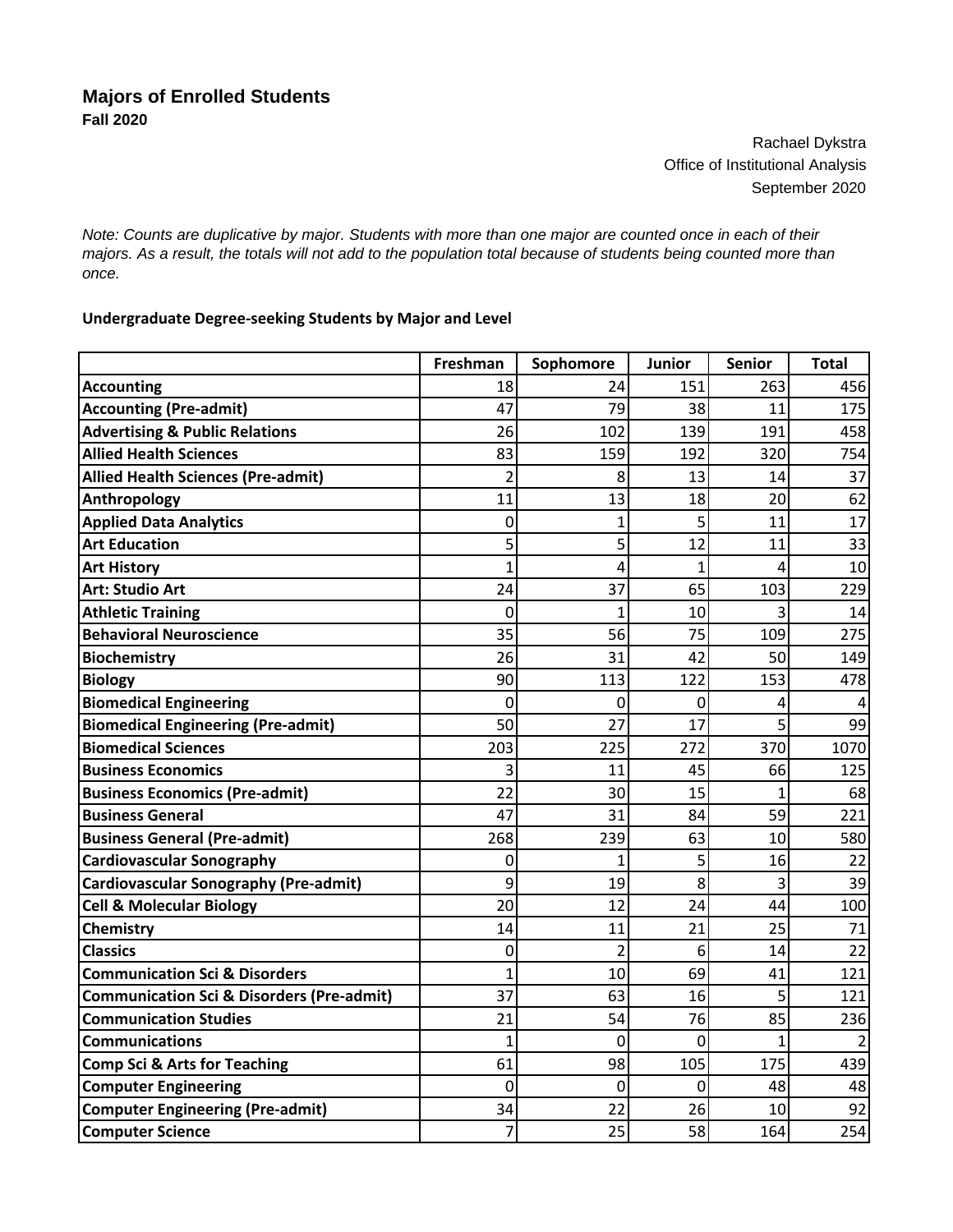|                                                  | Freshman       | Sophomore            | <b>Junior</b>  | <b>Senior</b>  | <b>Total</b> |
|--------------------------------------------------|----------------|----------------------|----------------|----------------|--------------|
| <b>Computer Science (Pre-admit)</b>              | 92             | 86                   | 57             | 18             | 253          |
| <b>Criminal Justice</b>                          | 90             | 133                  | 162            | 176            | 561          |
| Cybersecurity                                    | 0              | 3                    | 6              | 1              | 10           |
| <b>Cybersecurity (Pre-admit)</b>                 | 31             | 16                   | 10             | 0              | 57           |
| <b>Dance</b>                                     | 14             | 13                   | 6              | 18             | 51           |
| <b>Degree Seeking Undergraduate</b>              | 51             | 51                   | 33             | 30             | 165          |
| <b>Diagnostic Medical Sonography</b>             | 0              | 1                    | 14             | 26             | 41           |
| <b>Diagnostic Medical Sonography (Pre-admit)</b> | 43             | 52                   | 25             | 9              | 129          |
| <b>Earth Science</b>                             | $\mathbf{1}$   | 0                    | $\overline{2}$ | 3              | 6            |
| <b>Economics</b>                                 | 0              | 3                    | 14             | 20             | 37           |
| <b>Economics (Pre-admit)</b>                     | $\overline{2}$ | 11                   |                | 4              | 24           |
| <b>Education</b>                                 | 172            | 271                  | 305            | 618            | 1366         |
| <b>Electrical Engineering</b>                    | 1              | 0                    | 3              | 62             | 66           |
| <b>Electrical Engineering (Pre-admit)</b>        | 44             | 28                   | 30             | 20             | 122          |
| <b>Engineering</b>                               | 1              | 0                    | 0              | 0              |              |
| <b>English</b>                                   | 41             | 85                   | 96             | 235            | 457          |
| Entrepreneurship                                 | 0              | $\overline{2}$       | 20             | 24             | 46           |
| <b>Entrepreneurship (Pre-admit)</b>              | 6              | 13                   | 7              | 1              | 27           |
| <b>Environ and Sustain Studies</b>               | 30             | 47                   | 34             | 22             | 133          |
| <b>Exercise Science</b>                          | 198            | 242                  | 218            | 315            | 973          |
| <b>Exploratory Study</b>                         | 651            | 214                  | 15             | 4              | 884          |
| <b>Film and Video</b>                            | 54             | 70                   | 88             | 88             | 300          |
| Finance                                          | 20             | 33                   | 215            | 336            | 604          |
| <b>Finance (Pre-admit)</b>                       | 54             | 125                  | 44             | 9              | 232          |
| French                                           | 3              | 1                    | 6              | 10             | 20           |
| <b>General Management</b>                        | 0              | 6                    | 50             | 129            | 185          |
| <b>General Management (Pre-admit)</b>            | 12             | 20                   | 22             | 9              | 63           |
| Geography                                        | $\overline{c}$ | 9                    | 10             | 27             | 48           |
| <b>Geology</b>                                   | 6              | 17                   | 16             | 28             | 67           |
| <b>Geology-Chemistry</b>                         | 1              | 3                    | 4              | 2              | 10           |
| German                                           | 0              | $\mathbf{1}$         | 5              | $\mathsf 3$    | 9            |
| <b>Global Communications</b>                     | 0              | $\mathbf 0$          | 10             | $\overline{2}$ | 12           |
| <b>Global Studies &amp; Social Impact</b>        | 3              | 4                    | 13             | 12             | 32           |
| <b>Group Social Studies</b>                      | 28             | 34                   | 44             | 120            | 226          |
| <b>Health &amp; Physical Education</b>           | 4              | $\overline{7}$       | 3              | 1              | 15           |
| <b>Health Communication</b>                      | 5              | 11                   | 20             | 38             | 74           |
| <b>Health Information Management</b>             | 0              | $\mathbf{1}$         | 10             | 35             | 46           |
| <b>Health Information Management (Pre-admit)</b> | 3              | 15                   | 13             | 12             | 43           |
| <b>History</b>                                   | 19             | 22                   | 40             | 55             | 136          |
| <b>Hospitality Tourism Management</b>            | 17             | 52                   | 87             | 109            | 265          |
| <b>Human Resources Management</b>                | 0              | $\overline{2}$<br>38 | 30             | 91             | 123<br>77    |
| Human Resources Management (Pre-admit)           | 18             |                      | 16             | 5              |              |
| <b>Information Systems</b>                       | 0              | 0<br>20              | 19             | 56<br>9        | 75<br>54     |
| <b>Information Systems (Pre-admit)</b>           | 9              |                      | 16             |                |              |
| <b>Information Technology</b>                    | 0              | $\overline{2}$       | 8              | 13             | 23           |
| Information Technology (Pre-admit)               | 7              | 23                   | 13             | $\mathbf 1$    | 44           |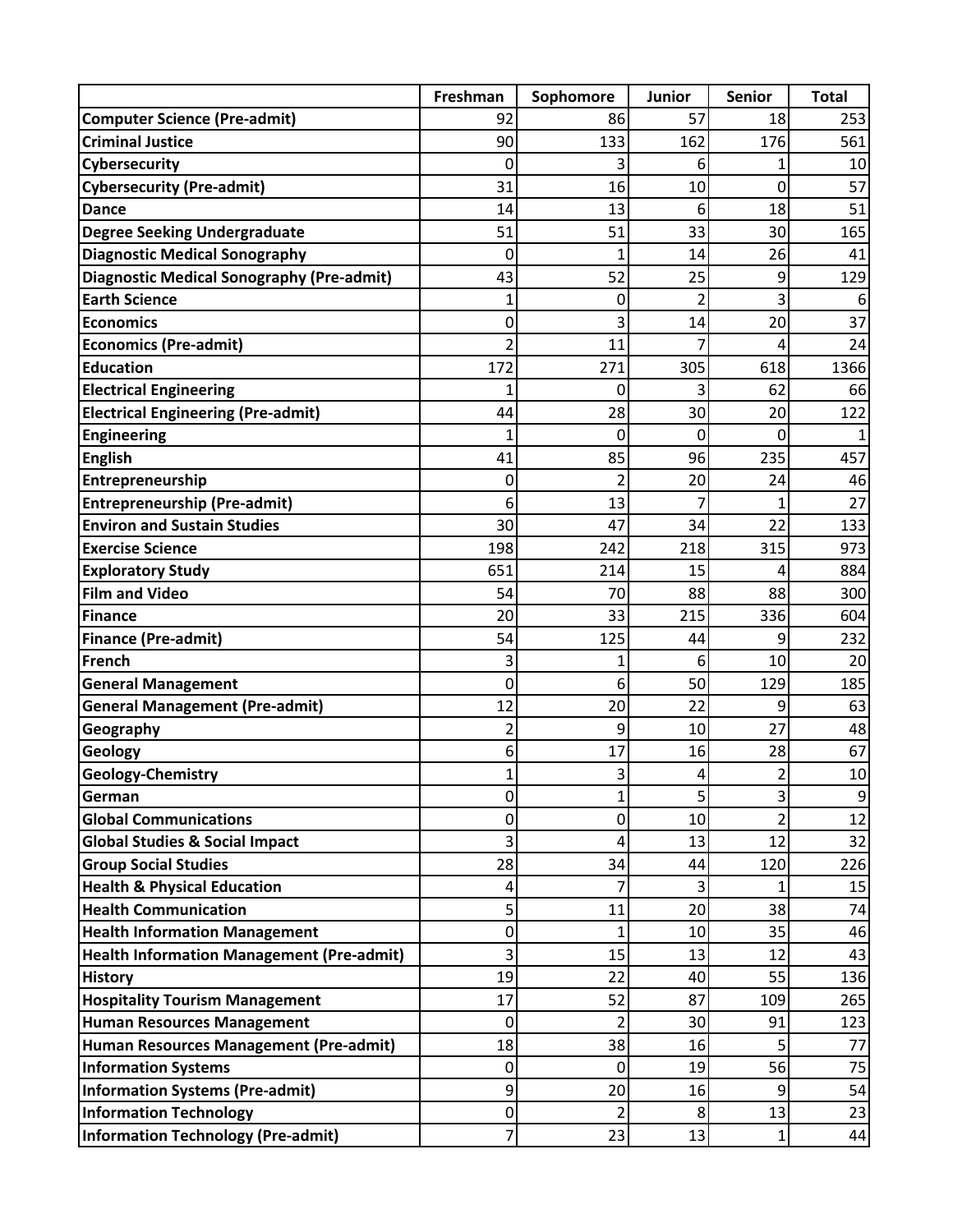|                                                                                  | Freshman       | Sophomore               | Junior   | <b>Senior</b>  | <b>Total</b> |
|----------------------------------------------------------------------------------|----------------|-------------------------|----------|----------------|--------------|
| <b>Integrated Science</b>                                                        | 0              | 0                       | 6        | 49             | 55           |
| <b>Integrated Science Elementary</b>                                             | 11             | 9                       | 10       | 10             | 40           |
| <b>Integrated Science Secondary</b>                                              | 1              | 4                       | 2        | $\overline{1}$ | 8            |
| <b>Integrative Studies</b>                                                       | 1              | 3                       | 16       | 17             | 37           |
| <b>Integrative Studies ADC</b>                                                   | $\overline{c}$ | 10                      | 49       | 58             | 119          |
| <b>Interdisciplinary Engineering</b>                                             | 0              | 0                       | 1        | 3              |              |
| <b>Interdisciplinary Engineering (Pre-admit)</b>                                 | 25             | 27                      | 13       | 3              | 68           |
| <b>International Business</b>                                                    | 4              | 5                       | 15       | 32             | 56           |
| <b>International Business (Pre-admit)</b>                                        | 9              | 18                      | 10       | 0              | 37           |
| <b>International Relations</b>                                                   | 5              | 17                      | 27       | 37             | 86           |
| Leadership                                                                       | $\overline{2}$ | 5                       | 22       | 21             | 50           |
| <b>Legal Studies</b>                                                             | 25             | 48                      | 45       | 49             | 167          |
| <b>Liberal Studies</b>                                                           | 0              | $\mathbf{1}$            | 16       | 54             | 71           |
| Management                                                                       | $\overline{2}$ | 4                       | 24       | 65             | 95           |
| <b>Management (Pre-admit)</b>                                                    | 4              | 11                      | 12       | 0              | 27           |
| <b>Marketing</b>                                                                 | 11             | 13                      | 204      | 351            | 579          |
| <b>Marketing (Pre-admit)</b>                                                     | 68             | 147                     | 68       | 8              | 291          |
| <b>Mathematics</b>                                                               | 36             | 61                      | 76       | 123            | 296          |
| <b>Mechanical Engineering</b>                                                    | 0              | 0                       | 12       | 137            | 149          |
| <b>Mechanical Engineering (Pre-admit)</b>                                        | 106            | 108                     | 97       | 26             | 337          |
| <b>Medical Laboratory Science</b>                                                | 0              | 0                       | 0        | 19             | 19           |
| Medical Laboratory Science (Pre-admit)                                           | 9              | 17                      | 20       | 28             | 74           |
| <b>Microbiology</b>                                                              | 3              | 6                       | 4        | 5              | 18           |
| Multimedia Journalism                                                            | 13             | 34                      | 29       | 35             | 111          |
| <b>Music</b>                                                                     | 34             | 27                      | 41       | 73             | 175          |
| <b>Natural Resources Mgmt</b>                                                    | 12             | 37                      | 54       | 77             | 180          |
| Non Degree Undergraduate                                                         | 140            | 0                       | 0        | 0              | 140          |
| <b>Nursing</b>                                                                   | 0              | 18                      | 127      | 335            | 480          |
| <b>Nursing (Pre-admit)</b>                                                       | 351            | 288                     | 151      | 56             | 846          |
| <b>Occupational Safety/Health Mgt</b>                                            | 0              | $\overline{0}$          | 12       | 23             | 35           |
| <b>Occupational Safety/Health Mgt (Pre-admit)</b>                                | 5              | 10                      | 10       | 5              | 30           |
| <b>Operations Management</b>                                                     | 0              | $\mathbf{1}$            | 9        | 19             | 29           |
| <b>Operations Management (Pre-admit)</b>                                         | 1              | 4                       | 1        | 2              | 8            |
| Philosophy                                                                       | 1              | 9<br>17                 | 8        | 22             | 40           |
| Photography                                                                      | 11             |                         | 10       | 17             | 55           |
| <b>Physical Education</b><br><b>Physics</b>                                      | 0<br>5         | 7<br>$\overline{7}$     | 10<br>9  | 31<br>7        | 48<br>28     |
| <b>Political Science</b>                                                         | 35             | 49                      | 69       | 74             | 227          |
| <b>Pre-Business</b>                                                              | 0              | $\overline{0}$          | 0        | 1              |              |
|                                                                                  | 277            |                         |          |                |              |
| <b>Pre-professional Preparation</b><br><b>Product Dsgn &amp; Mfg Engineering</b> | 0              | 252<br>0                | 249<br>5 | 260<br>34      | 1038<br>39   |
| <b>Product Dsgn &amp; Mfg Engineering (Pre-admit)</b>                            | 27             | 20                      | 14       | 6              | 67           |
|                                                                                  |                | 3                       | 12       |                |              |
| <b>Project Management</b><br><b>Psychology</b>                                   | 0<br>195       | 230                     | 346      | 4<br>328       | 19<br>1099   |
| <b>Public and Nonprofit Admin</b>                                                |                | 22                      | 43       | 74             |              |
|                                                                                  | 4              | $\overline{\mathbf{3}}$ |          |                | 143          |
| <b>Radiation Therapy</b>                                                         | $\mathbf 0$    |                         | 15       | 21             | 39           |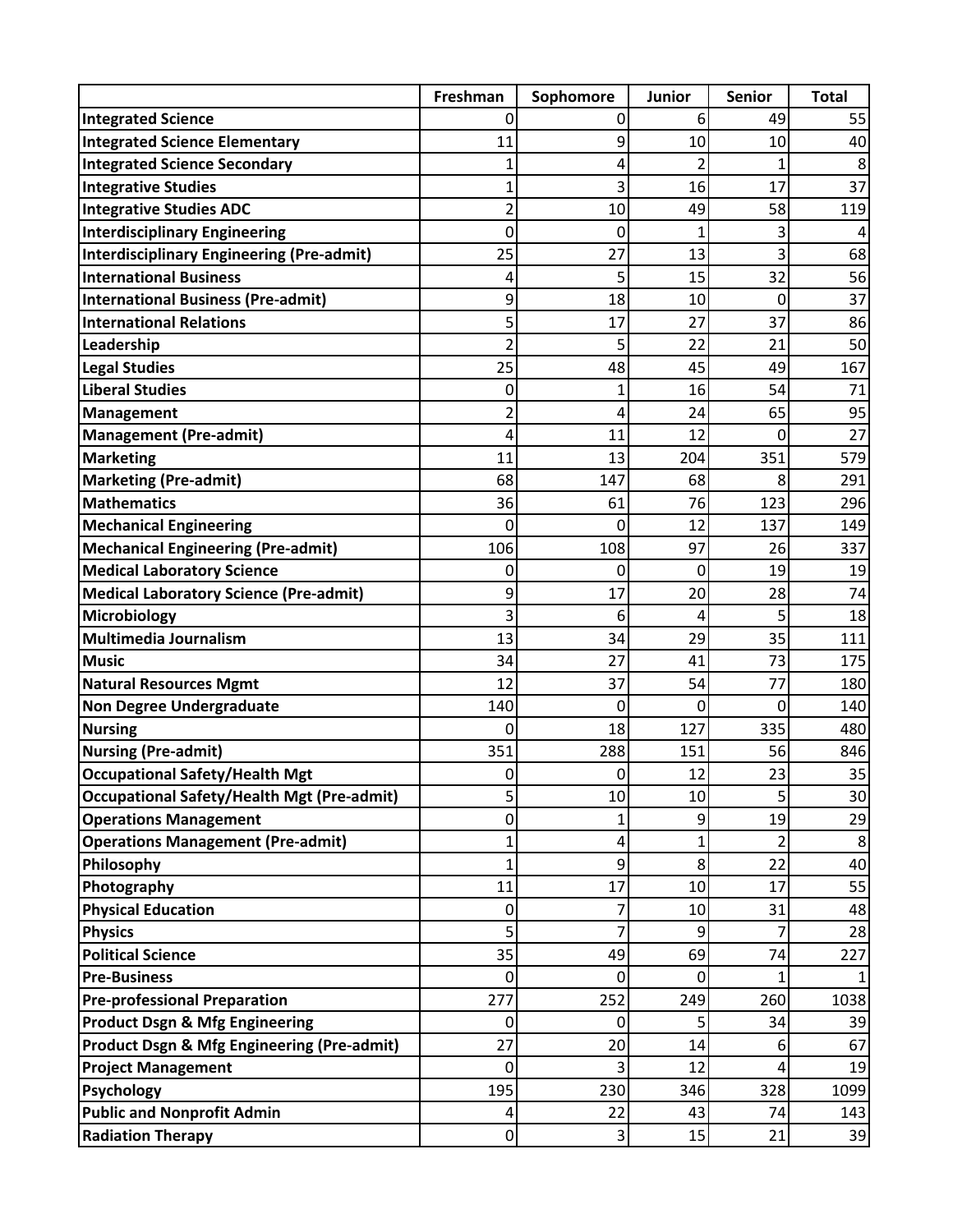|                                            | Freshman | Sophomore | Junior | <b>Senior</b> | <b>Total</b> |
|--------------------------------------------|----------|-----------|--------|---------------|--------------|
| <b>Radiation Therapy (Pre-admit)</b>       | 14       | 21        | 14     |               | 50           |
| <b>Recreational Therapy</b>                | 0        |           |        | 4             |              |
| <b>Recreational Therapy (Pre-admit)</b>    | 12       | 19        | 8      |               | 40           |
| <b>Religious Studies</b>                   | 0        |           | 3      | 4             |              |
| <b>Social Work</b>                         | 41       | 110       | 140    | 140           | 431          |
| <b>Sociology</b>                           | 10       | 19        | 20     | 29            | 78           |
| <b>Spanish</b>                             | 14       | 18        | 19     | 50            | 101          |
| <b>Special Education</b>                   | 33       | 51        | 68     | 117           | 269          |
| <b>Sport Management</b>                    | 39       | 71        | 64     | 53            | 227          |
| <b>Statistics</b>                          | 16       | 26        | 51     | 65            | 158          |
| <b>Supply Chain Management</b>             |          | 10        | 73     | 137           | 221          |
| <b>Supply Chain Management (Pre-admit)</b> | 16       | 52        | 22     | 0             | 90           |
| <b>Theatre</b>                             |          | 14        | 7      | 13            | 39           |
| <b>Therapeutic Recreation</b>              | 0        |           | 17     | 45            | 62           |
| <b>Therapeutic Recreation (Pre-admit)</b>  | 0        |           | 4      | 5             | 12           |
| <b>Women and Gender Studies</b>            | 0        | 0         | 0      |               |              |
| <b>Women, Gender &amp; Sexuality Stdy</b>  | ำ        | 3         | 13     | 17            | 35           |
| <b>Writing</b>                             | 20       | 30        | 53     | 69            | 172          |

**Enrollment of Graduate Degree‐seeking Students by Major and Level**

|                                       | <b>Certificate</b> | <b>Masters</b> | <b>Doctorate</b> |
|---------------------------------------|--------------------|----------------|------------------|
| <b>Applied Behavior Analysis</b>      |                    | 0              | 0                |
| <b>Accounting</b>                     | 0                  | 68             | 0                |
| <b>Applied Computer Science</b>       | 0                  | 14             | 0                |
| <b>Applied Linguistics</b>            | 0                  | 14             | 0                |
| <b>Athletic Training</b>              | 0                  | 10             | 0                |
| <b>Medical &amp; Bioinformatics</b>   | 0                  | $\mathfrak z$  | 0                |
| <b>Biology</b>                        | 0                  | 40             | 0                |
| <b>Biomedical Sciences</b>            | 0                  | 28             | 0                |
| <b>Biostatistics</b>                  | 0                  | 40             | 0                |
| <b>Business General</b>               | 0                  | 142            | 0                |
| Cybersecurity                         | 0                  | 5              | 0                |
| <b>Clinical Dietetics</b>             | 0                  | 48             | 0                |
| <b>Computer Information Systems</b>   | 0                  | 43             | 0                |
| <b>Criminal Justice</b>               | 0                  | 21             | 0                |
| <b>Cell &amp; Molecular Biology</b>   | O                  | 25             | 0                |
| <b>Bioinformatics and Genomics</b>    |                    | $\Omega$       | 0                |
| <b>School Counseling</b>              | Ω                  | 83             | 0                |
| <b>Communications</b>                 | 0                  | 34             | 0                |
| <b>Biomedical Informatics</b>         |                    | 0              | 0                |
| <b>Information Systems Management</b> |                    | 0              | 0                |
| <b>Software Engineering</b>           |                    | 0              | 0                |
| <b>Applied Data Analytics</b>         | 0                  | 6              | 0                |
| <b>Data Science and Analytics</b>     | 0                  | 56             | 0                |
| <b>General Education</b>              | 0                  | 3              | 0                |